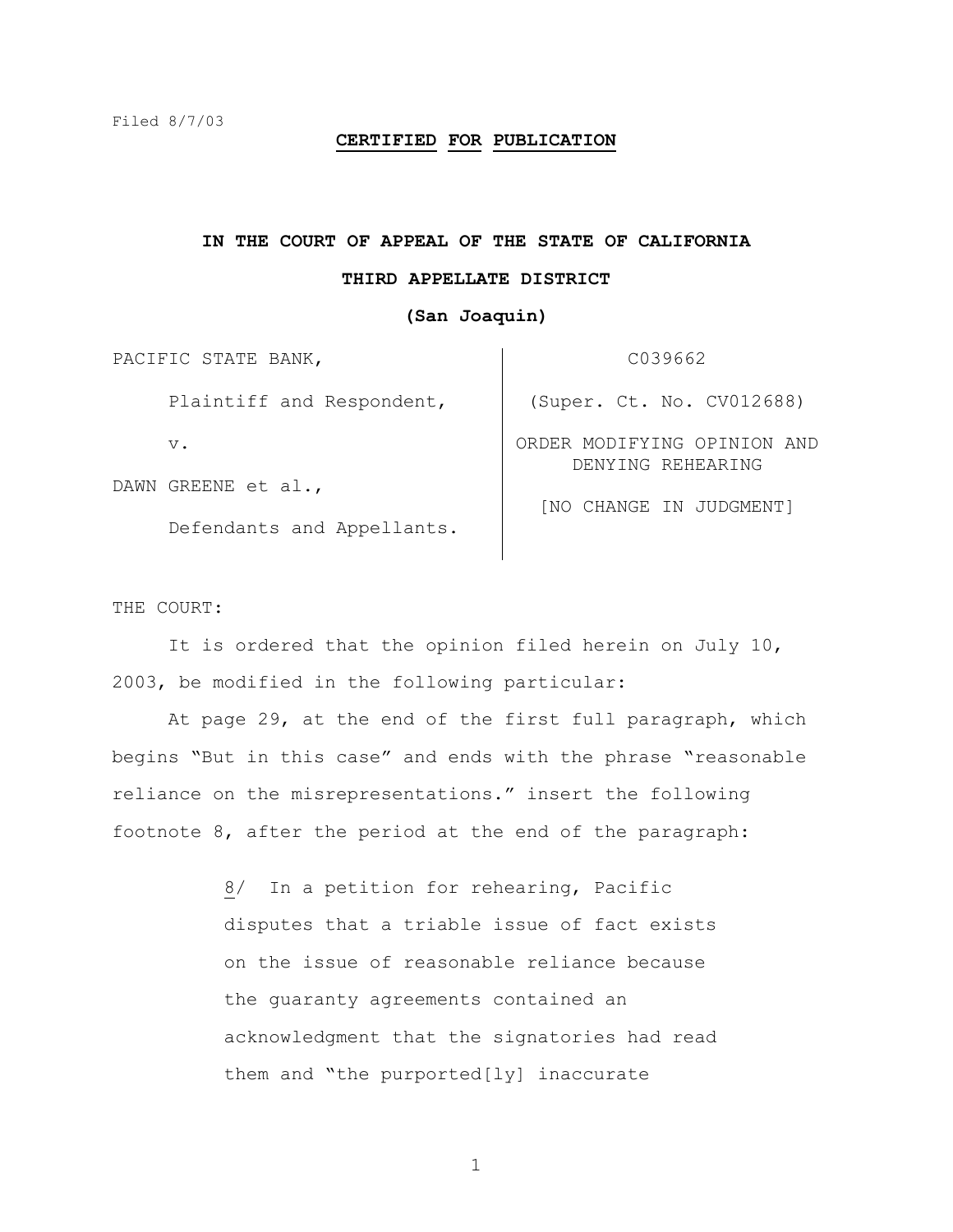representation is revealed simply by reading the document before signing it." But the acknowledgment in the agreements, in and of itself, cannot extinguish an existing triable issue of material fact: "A party to a contract who has been guilty of fraud in its inducement cannot absolve himself from the effects of his fraud by any stipulation in the contract" because the fraud renders the whole contract voidable, including the waiver provision. (1 Witkin, Summary of Cal. Law (9th ed. 1987) Contracts, § 410, pp. 368-369; *Ron Greenspan Volkswagen, Inc. v. Ford Motor Land Development Corp.* (1995) 32 Cal.App.4th 985, 996; *Danzig v. Jack Grynberg & Associates* (1984) 161 Cal.App.3d 1128, 1138.) Moreover, even assuming that Greene had actually read the guaranty agreements, there would be a triable issue of material fact whether she nonetheless reasonably relied on Pacific's representations concerning the agreements' more limited scope in light of the language in the agreements which was consistent with those representations and in the context of a transaction in which the guarantor would

2